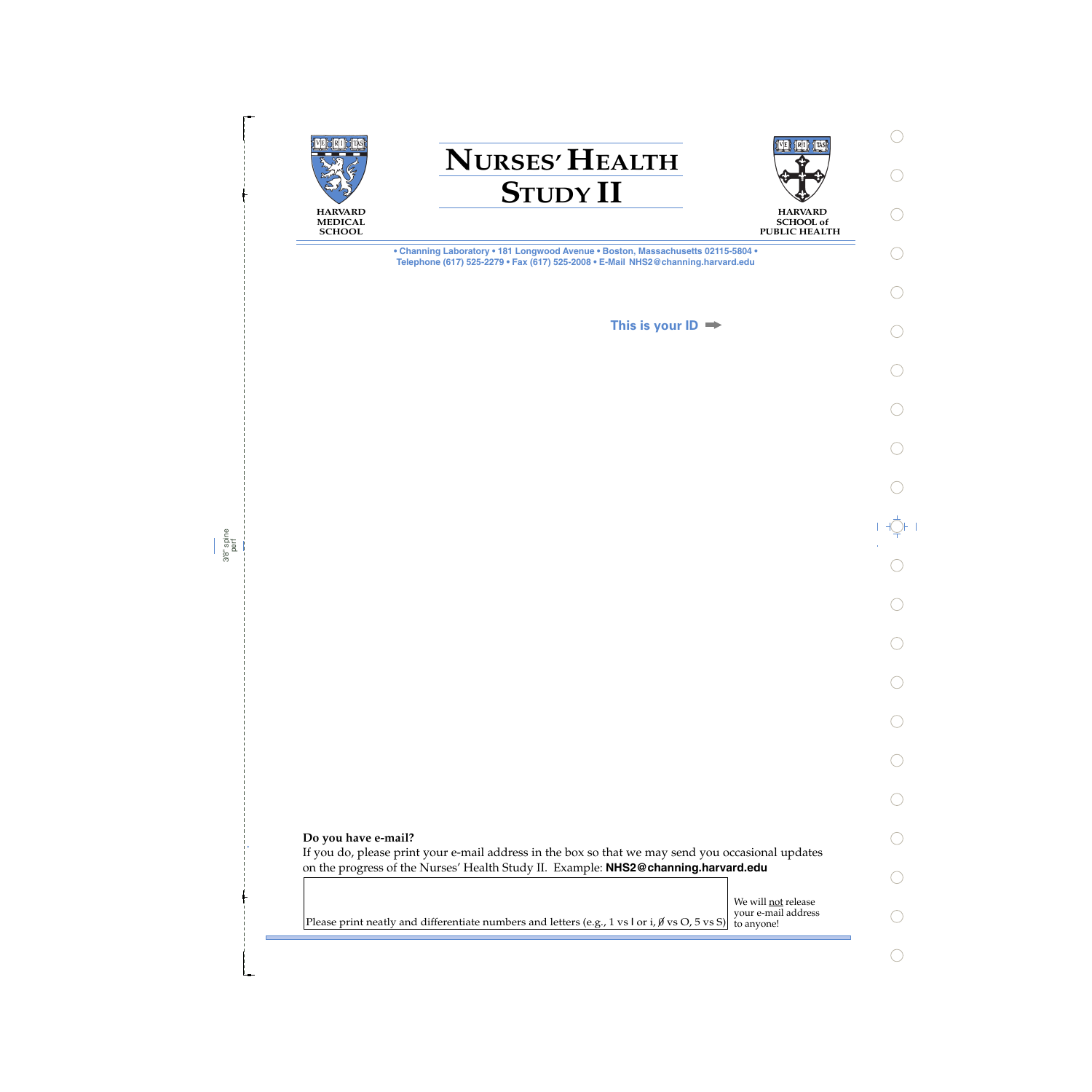## **HARVARD UNIVERSITY NURSES' HEALTH STUDY II**

# **INSTRUCTIONS**

## **INTERNET:**

Go to our website at www.NHS2.org and use your ID number (see front of this page) and your birth date to log in. Follow the instructions on the screen to complete the survey on-line.

### **PAPER FORM:**

Please use an ordinary No. 2 pencil to answer all questions. Fill in the appropriate response circles completely. The form is designed to be read by optical-scanning equipment, so it is important that you keep any write-in responses **within** the spaces provided and erase any incorrect marks completely. If you have comments, please write them on a separate piece of paper.



#### **Mark "Yes" bubble and Year of Diagnosis bubble for each illness you have had diagnosed. EXAMPLE A)**



- **Please tear off the cover letter (to preserve confidentiality) and return the questionnaire in the enclosed postage–paid envelope.**
- **If your name and address as printed on this questionnaire are no longer correct or are incomplete, or if you are providing your e-mail address, please make any necessary changes on the letter and return it to us.**
- **Thank you for completing the 2011 Nurses' Health Study II Questionnaire.**

| Federal research regulations require us to include the following information:        |
|--------------------------------------------------------------------------------------|
| There are no direct benefits to you from participating in this study.                |
| The risk of breach of confidentiality associated with participation in this study is |
| very small.                                                                          |
| Your choice to participate in this study is completely voluntary and you may decline |
| or withdraw at any time without penalty.                                             |
| You may skip any question you do not wish to answer.                                 |
| You will not receive monetary compensation for participating.                        |
| If you have any questions regarding your rights as a research participant, you are   |
| encouraged to call a representative of the Human Subjects Committee at the Harvard   |
| School of Public Health (617-384-5480).                                              |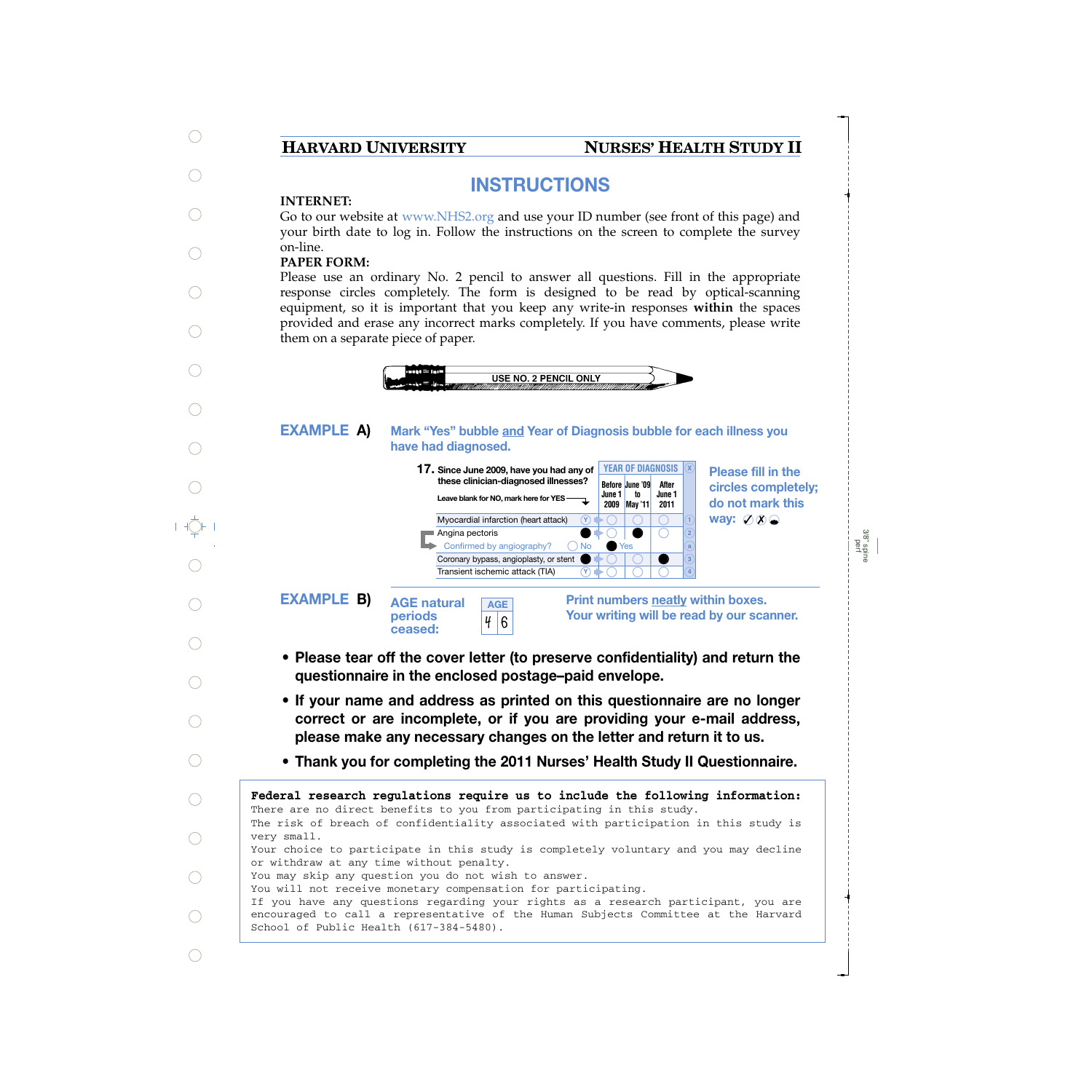|                                                    | <b>HARVARD MEDICAL SCHOOL</b><br><b>NURSES' HEALTH STUDY II</b><br>Page 1                                                                                                |                                             |
|----------------------------------------------------|--------------------------------------------------------------------------------------------------------------------------------------------------------------------------|---------------------------------------------|
|                                                    | PLEASE USE PENCIL 2. Do you currently smoke cigarettes?                                                                                                                  |                                             |
| <b>CURRENT WEIGHT</b>                              | Yes $\longrightarrow$ How many/day? $\bigcirc$ 1-4<br>$\bigcirc$ 5-14<br>$()$ No<br>$15 - 24$<br>$25 - 34$<br>$35 - 44$<br>$45+$                                         |                                             |
| <b>POUNDS</b>                                      | 3. Have you had your uterus removed?                                                                                                                                     |                                             |
|                                                    | ◯ No ◯ Yes Date of surgery: ◯ Before June 1, 2009<br>After June 1, 2009                                                                                                  |                                             |
| $\circledcirc$<br>$\circledcirc$<br>$\circledcirc$ | 4. Have you ever had either of your ovaries surgically removed?                                                                                                          |                                             |
| $\bigcirc$<br>$\odot$<br>$\odot$                   | ◯ No ◯ Yes a) How many ovaries do you have remaining?<br>One<br><b>None</b>                                                                                              |                                             |
| $\circled{2}$<br>$\circled{2}$<br>$\circled{2}$    | 5. Have your natural menstrual periods ceased PERMANENTLY?                                                                                                               |                                             |
| $\circled{3}$<br>$\circled{3}$<br>$\circled{3}$    | O No: Premenopausal<br>b) For what reason did                                                                                                                            |                                             |
| $\circled{4}$<br>$\circled{4}$<br>$\circled{4}$    | <b>AGE</b><br>your periods cease?<br>◯ Yes: No menstrual periods<br>a) AGE natural                                                                                       |                                             |
| $\circled{5}$<br>$\circled{5}$<br>$\circled{5}$    | periods<br>Stes: Had menopause but now have<br>) Natural () Surgery                                                                                                      |                                             |
| $\circledast$<br>$\circled{6}$<br>$\circled{6}$    | periods induced by hormones<br>ceased:<br><b>Endometrial ablation</b>                                                                                                    |                                             |
| $\odot$<br>⊙                                       | Radiation or Chemo.<br>◯ Not sure (e.g., perimenopausal)                                                                                                                 |                                             |
| $\circled{8}$<br>$\circled{8}$                     | 6. Are you currently using oral contraceptives for any reason?                                                                                                           |                                             |
| $\circ$<br>(၅)                                     | $()$ No<br>$()$ Yes                                                                                                                                                      |                                             |
|                                                    | $\mathbf{0}$ $\mathbf{0}$<br>7. Have any of your biological children been diagnosed with the following diseases?<br>$\bigcirc$ I have no children                        |                                             |
| $\bigcirc$ Schizophrenia:                          | ◯ Multiple sclerosis:<br>$\bigcirc$ Type 1 diabetes (insulin dependent):                                                                                                 | $\mathfrak{D} \mathfrak{O}$                 |
| Year(s) of birth                                   | Year(s) of birth<br>$\overline{2}$ $\overline{2}$<br>Year(s) of birth                                                                                                    |                                             |
|                                                    | Since June 2009, have you used prescription female hormones? (Not including oral contraceptives.)                                                                        | $\bigcirc$ $\bigcirc$ $\bigcirc$ $\bigcirc$ |
|                                                    | $Yes$ a) How many months did you use hormones since June 2009?                                                                                                           | $\bigcirc$ 4 $\bigcirc$ a                   |
| <b>No</b>                                          | $\overline{5}$ $\overline{5}$<br>$\bigcirc$ 1–4 months $\bigcirc$ 5–9 $\bigcirc$ 10–14 $\bigcirc$ 15–19<br>$() 20 - 25$<br>$26 - 30$<br>$() 31 - 35$<br>36+ months       |                                             |
|                                                    | b) Are you currently using them (within the last month)?<br>$()$ Yes<br>No If No, skip to Part d.                                                                        | $6)$ $6)$ $6$                               |
|                                                    | c) Mark the type(s) of hormones you are CURRENTLY using:                                                                                                                 | $   \overline{ \mathbb{C} }$<br>(c)         |
|                                                    | <b>Combined:</b> $\bigcirc$ Prempro (beige) $\bigcirc$ Prempro (gold)<br>Prempro (peach)<br>◯ Prempro (light blue)                                                       | $\boxed{8}$                                 |
|                                                    | D FemHRT                                                                                                                                                                 | ်9                                          |
|                                                    | $\bigcirc$ Combipatch<br>Premphase<br>$\mathbf{0} \mathbf{0} \mathbf{0}$<br>Estrogen: $()$<br>$($ )                                                                      |                                             |
|                                                    | Oral Premarin or conjugated estrogens<br>$\bigcirc$ Patch Estrogen $\bigcirc$ Vaginal Estrogen<br><b>Estrace</b><br>OOC                                                  |                                             |
|                                                    | ( ) Estratest<br>Estrogen gels, creams, or sprays on skin<br>$()$ Ogen<br>2) 2) 2)                                                                                       |                                             |
|                                                    | Other Estrogen (specify in box below)                                                                                                                                    |                                             |
|                                                    | $\overline{3}$ $\overline{3}$ $\overline{3}$ $\overline{3}$<br>Progesterone/Progestin: O Provera/Cycrin/MPA<br>$\bigcirc$ Vaginal<br>O Micronized (e.g., Prometrium)     |                                             |
|                                                    | $\bigcirc$ $\bigcirc$ $\bigcirc$ $\bigcirc$<br>$\bigcirc$ Other progesterone (specify type)                                                                              |                                             |
|                                                    | (5)(5)(5)<br>Other hormones CURRENTLY used (e.g., Tri-est), Specify:                                                                                                     |                                             |
|                                                    | 6666<br>d) If you used oral conjugated estrogen (e.g., Premarin) since June 2009, what dose did you usually take?                                                        |                                             |
|                                                    | $\mathcal{D}\mathcal{D}\mathcal{D}$<br>$\bigcirc$ .30 mg/day or less<br>$\bigcirc$ .9 mg/day<br>$( )$ .45 mg/day<br>$\bigcirc$ .625 mg/day                               |                                             |
|                                                    | $\bigcirc$ $\bigcirc$ $\bigcirc$ $\bigcirc$<br>$\bigcirc$ Unsure<br>$\bigcirc$ 1.25 mg/day or higher<br>◯ Did not take oral conjugated estrogen                          |                                             |
|                                                    | (9)(9)(9)(e)<br>e) What was your pattern of hormone use (Days per Month)?                                                                                                |                                             |
|                                                    | Oral or Patch Estrogen: Days per Month $\bigcirc$ Not used $\bigcirc$ <1 day/mo. $\bigcirc$ 1-8 days $\bigcirc$ 9-18 $\bigcirc$ 19-26<br>$27 + days/mol$ .               |                                             |
|                                                    | <b>Days per Month</b> $\bigcirc$ Not used $\bigcirc$ <1 day/mo. $\bigcirc$ 1-8 days $\bigcirc$ 9-18 $\bigcirc$ 19-26<br><b>Progesterone:</b><br>$27 + \frac{days}{mo}$ . |                                             |
|                                                    | 9. Are you currently using any of these over-the-counter (OTC) preparations for hormone replacement?                                                                     |                                             |
|                                                    | Soy estrogen products<br>Black cohosh (e.g., Remifemin)<br>$\bigcirc$ Natural progesterone cream/wild yam<br>Other OTC<br>$\left( \quad \right)$                         |                                             |
|                                                    | ER  <br>Other inpatient nurse<br>$\bigcirc$ Nursing education or admin<br>$()$ OR<br>$()$ ICU<br>10. Which best describes your                                           |                                             |
|                                                    | $\bigcirc$ Nursing outside hospital<br>current employment status?<br>Outpatient or community<br>Other hospital nursing                                                   | 10                                          |
|                                                    | ◯ Disabled<br>Retired<br>$\bigcirc$ Non-nursing employment<br>$($ )<br>F/T homemaker<br>() Other                                                                         |                                             |
|                                                    | 11. From June 2009 to June 2011, how many months have you worked ROTATING night shifts                                                                                   |                                             |
|                                                    | (at least 3 nights/month in addition to other days and evenings in that month)?                                                                                          |                                             |
| <b>None</b>                                        | $\bigcap$ 1–4 months<br>$\bigcirc$ 5-9<br>$\bigcirc$ 10–14<br>$\bigcirc$ 15-19<br>$20+$ months<br>(                                                                      |                                             |
|                                                    | 12. In your <u>current job</u> , on how many days per week, on average, do you use <u>spray or aerosol</u> products?                                                     |                                             |
| <b>Never</b>                                       |                                                                                                                                                                          |                                             |
| <1 day/week                                        | Mark each task at work where you use a spray or aerosol product at least once per week:                                                                                  |                                             |
| 1-3 days/week "                                    | $\bigcirc$ Instrument cleaning or disinfection $\bigcirc$ Surface cleaning or disinfection<br><b>Patient care</b>                                                        |                                             |
| 4-7 days/week                                      | Air-refreshing<br>Other<br>◯ None                                                                                                                                        |                                             |
|                                                    | 13. Thinking about your current job and the use of disinfectants (such as ethylene oxide, hydrogen peroxide,                                                             |                                             |
|                                                    | ortho-phtaladehyde, formaldehyde, glutaraldehyde and bleach):                                                                                                            |                                             |
|                                                    | a.) On how many days per week, on average, do you clean medical instruments with disinfectants?                                                                          |                                             |
| $\Box$ Never                                       | <1 day/week<br>$\bigcirc$ 1-3 days/week<br>$\bigcirc$ 4–7 days/week                                                                                                      |                                             |
|                                                    | b.) On how many days per week, on average, do you clean surfaces (like floors, tables) at work with disinfectants?                                                       |                                             |
| <b>Never</b>                                       | <1 day/week<br>1-3 days/week<br>$\bigcirc$ 4–7 days/week                                                                                                                 |                                             |
| 14.                                                | On average, how often in the past year have you experienced any amount of accidental bowel leakage?                                                                      |                                             |
|                                                    | $1-3$ /month<br>Less than 1/month<br>About once/wk<br>Several times/wk<br><b>Nearly daily</b><br><b>Never</b>                                                            |                                             |
| a.) Liquid stool:                                  | $1-3$ /month                                                                                                                                                             |                                             |
| b.) Solid stool:                                   | Never<br>Less than 1/month<br>About once/wk<br><b>Nearly daily</b><br>Several times/wk<br>5. In the past two years, have you had two weeks or longer when                | (15)                                        |
|                                                    |                                                                                                                                                                          |                                             |

3/8" spine

perf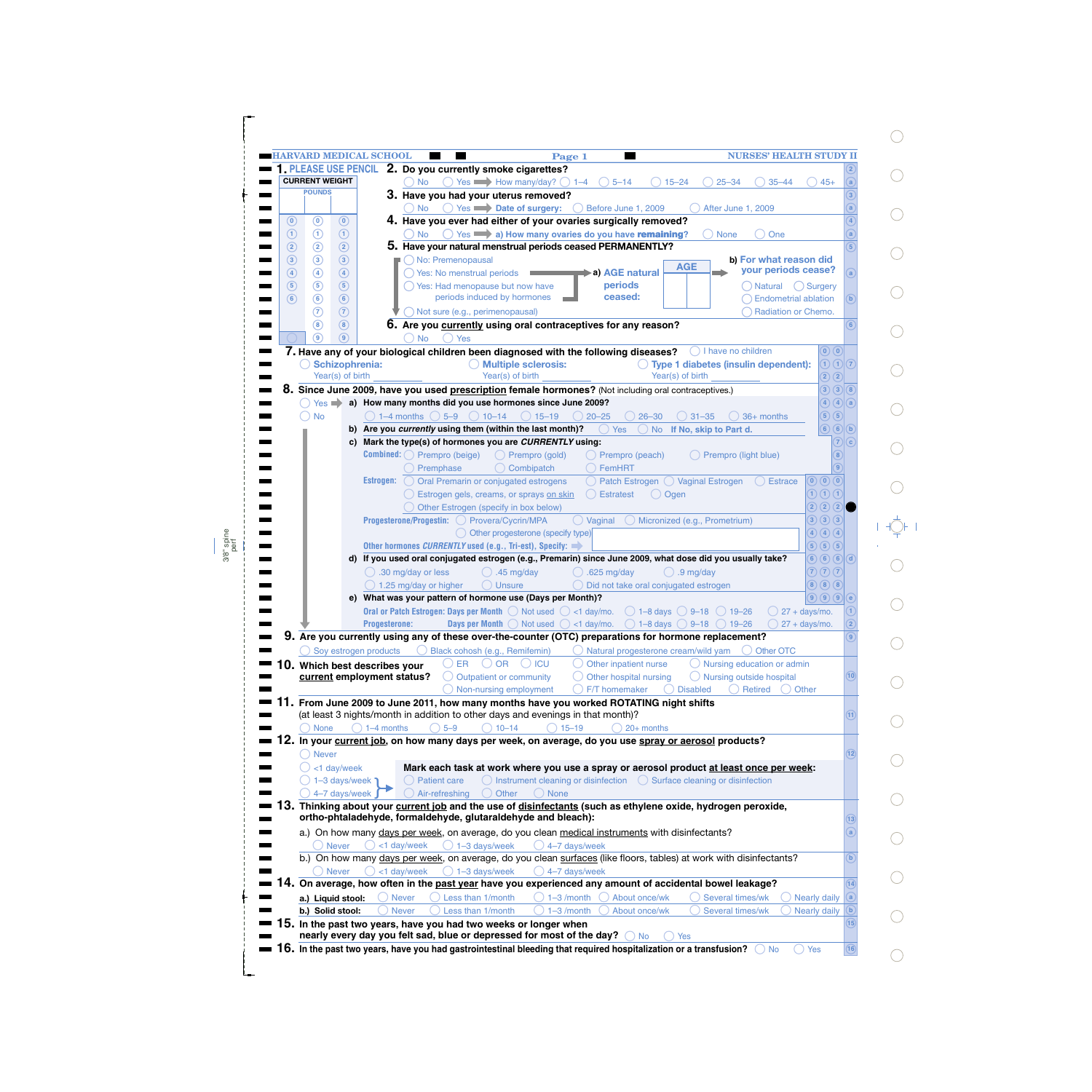|                                                   |                                                                                                                                                                                                                                         |                                                                                                                                                       |                 |    | <b>YEAR OF DIAGNOSIS</b> | Page 2                  | N <sub>2</sub> 2011                                                         |
|---------------------------------------------------|-----------------------------------------------------------------------------------------------------------------------------------------------------------------------------------------------------------------------------------------|-------------------------------------------------------------------------------------------------------------------------------------------------------|-----------------|----|--------------------------|-------------------------|-----------------------------------------------------------------------------|
| 17. Since June 2009, have you had any of          |                                                                                                                                                                                                                                         |                                                                                                                                                       |                 |    |                          |                         | 18. In the past two years have you had:<br>Yes, for<br>Yes, for             |
|                                                   | these clinician-diagnosed illnesses?                                                                                                                                                                                                    |                                                                                                                                                       | Before June '09 |    | After                    |                         | No<br>(If yes, mark all that apply)<br>screening<br>symptoms                |
| Leave blank for NO, mark here for YES-            |                                                                                                                                                                                                                                         |                                                                                                                                                       | June 1          | to | June 1                   |                         | $\binom{N}{k}$<br>$(\Upsilon)$<br>$\circled{r}$<br>A physical exam?         |
|                                                   |                                                                                                                                                                                                                                         |                                                                                                                                                       | 2009 May '11    |    | 2011                     |                         | $\circledcirc$<br>$\circledR$<br>Mammogram (or other breast imaging)? $(N)$ |
| Myocardial infarction (heart attack)              |                                                                                                                                                                                                                                         | $\circled{r}$                                                                                                                                         |                 |    |                          |                         | $\mathcal{F}$<br>$\circled{r}$<br>(N)<br>Fasting blood sugar?               |
| Angina pectoris                                   |                                                                                                                                                                                                                                         | $\circledR$                                                                                                                                           |                 |    |                          | $\overline{2}$          | $(Y)$ Yes<br>$\overline{M}$ No<br>Upper endoscopy?                          |
| Confirmed by angiography?                         |                                                                                                                                                                                                                                         | No                                                                                                                                                    | Yes             |    |                          | a                       | $(Y)$ Yes<br>(Virtual) CT Colonoscopy? N No                                 |
| Coronary bypass, angioplasty, or stent            |                                                                                                                                                                                                                                         | $\Omega$                                                                                                                                              |                 |    |                          | $\overline{3}$          | $(Y)$ Yes<br>Colonoscopy?<br>$(N)$ No                                       |
|                                                   |                                                                                                                                                                                                                                         | $\circledcirc$                                                                                                                                        |                 |    |                          | $\overline{4}$          | $(Y)$ Yes<br>$(N)$ No                                                       |
| Transient ischemic attack (TIA)                   |                                                                                                                                                                                                                                         |                                                                                                                                                       |                 |    |                          |                         | Sigmoidoscopy?                                                              |
| Stroke (CVA)                                      |                                                                                                                                                                                                                                         | $(\overline{Y})$ i                                                                                                                                    |                 |    |                          | $\boxed{5}$             | Initial reason(s) you had Colonoscopy/Sigmoidoscopy?                        |
| Pulmonary embolus                                 |                                                                                                                                                                                                                                         | $\left(\overline{\mathsf{Y}}\right)$ if                                                                                                               |                 |    |                          | $\left( 6\right)$       | () Visible blood<br>Occult fecal blood<br>() Abdominal pain                 |
| Fibrocystic/other benign breast disease           |                                                                                                                                                                                                                                         | $\circ$                                                                                                                                               |                 |    |                          | $\overline{7}$          | Diarrhea/constipation<br>() Family history of colon cancer                  |
|                                                   | Confirmed by breast biopsy? $\bigcirc$ No $\bigcirc$ Yes                                                                                                                                                                                |                                                                                                                                                       |                 |    |                          | $\mathbf{a}$            | Darium enema<br>() Follow-up of (virtual) CT colonoscopy                    |
| <b>Breast cancer</b>                              |                                                                                                                                                                                                                                         | $(Y) \Rightarrow$                                                                                                                                     |                 |    |                          | $\overline{\mathbf{8}}$ | Prior polyps<br>() Asymptomatic or routine screening                        |
| Cancer of the uterus (endometrium)                |                                                                                                                                                                                                                                         | $\circ$                                                                                                                                               |                 |    |                          | $\left(9\right)$        | 19. Regular Medication (Mark if used regularly in past 2 years.)            |
| Cancer of the ovary                               |                                                                                                                                                                                                                                         | $(\Upsilon)$                                                                                                                                          |                 |    |                          | (10)                    |                                                                             |
|                                                   |                                                                                                                                                                                                                                         |                                                                                                                                                       |                 |    |                          |                         | Acetaminophen (e.g., Tylenol)                                               |
| Colon or rectal polyp (benign)                    |                                                                                                                                                                                                                                         | $(\Upsilon)$                                                                                                                                          |                 |    |                          | (11)                    | Days/week:<br>$2 - 3$<br>$4 - 5$<br>$6+$ days                               |
| Cancer of the colon or rectum                     |                                                                                                                                                                                                                                         | $\mathcal{A}$                                                                                                                                         |                 |    |                          | (12)                    | $\bigcirc$ 1-2<br>$6 - 14$<br>Total tabs/wk:<br>$3 - 5$<br>$15+$ tablets    |
| Melanoma                                          |                                                                                                                                                                                                                                         | $\circledcirc$                                                                                                                                        |                 |    |                          | (13)                    | "Baby" or low dose aspirin (100 mg or less/tablet)                          |
| Basal cell skin cancer                            |                                                                                                                                                                                                                                         | $\mathcal{A}$                                                                                                                                         |                 |    |                          | (14)                    | Days/week:<br>$4 - 5$<br>$2 - 3$<br>$6+$ days                               |
| Squamous cell skin cancer                         |                                                                                                                                                                                                                                         | $(Y) \rightarrow$                                                                                                                                     |                 |    |                          | (15)                    | $1 - 2$<br>$3 - 5$<br>$6 - 14$<br>Total tabs/wk:<br>$15+$ tablets           |
| Other cancer                                      |                                                                                                                                                                                                                                         | (Y)                                                                                                                                                   |                 |    |                          | (16)                    | Aspirin or aspirin-containing products (325 mg or more/tablet)              |
| Specify site of                                   |                                                                                                                                                                                                                                         |                                                                                                                                                       |                 |    |                          |                         | Days/week:<br>$2 - 3$<br>$4 - 5$<br>$6+$ days                               |
|                                                   |                                                                                                                                                                                                                                         |                                                                                                                                                       |                 |    |                          |                         |                                                                             |
| other cancer:                                     |                                                                                                                                                                                                                                         |                                                                                                                                                       |                 |    |                          |                         | $1 - 2$<br>$3 - 5$<br>$6 - 14$<br>Total tabs/wk:<br>$15+$ tablets           |
| Ulcerative colitis/Crohn's                        |                                                                                                                                                                                                                                         | (Y)                                                                                                                                                   |                 |    |                          | (17)                    | Ibuprofen (e.g., Advil, Motrin, Nuprin)                                     |
| Gastric or duodenal ulcer                         |                                                                                                                                                                                                                                         | $\mathcal{F}(\mathbf{Y})$                                                                                                                             |                 |    |                          | (18)                    | Days/week:<br>$2 - 3$<br>$4 - 5$<br>$6+$ days                               |
| Barrett's Esophagus                               |                                                                                                                                                                                                                                         | $(Y) \Rightarrow$                                                                                                                                     |                 |    |                          | (19)                    | $() 1-2$<br>$3 - 5$<br>$6 - 14$<br>Total tabs/wk:<br>$15+$ tablets          |
| Gallstones                                        |                                                                                                                                                                                                                                         | $(Y) \Rightarrow$                                                                                                                                     |                 |    |                          | (20)                    | Celebrex (COX-2 inhibitors)                                                 |
| Did you have symptoms?                            | ○ No                                                                                                                                                                                                                                    |                                                                                                                                                       | Yes             |    |                          | $\mathbf{a}$            | Days/week:<br>$2 - 3$<br>$4 - 5$<br>$6+$ days<br>$\rightarrow$ 1<br>(       |
|                                                   |                                                                                                                                                                                                                                         | $(Y) \Rightarrow$                                                                                                                                     |                 |    |                          | (21)                    |                                                                             |
| Cholecystectomy                                   |                                                                                                                                                                                                                                         |                                                                                                                                                       |                 |    |                          |                         | Other anti-inflammatory analgesics, 2+ times/week                           |
| Diabetes mellitus                                 |                                                                                                                                                                                                                                         | $\mathcal{F}(\mathbf{Y})$                                                                                                                             |                 |    |                          | (22)                    | (e.g., Aleve, Naprosyn, Relafen, Ketoprofen, Anaprox)                       |
| Elevated cholesterol                              |                                                                                                                                                                                                                                         | $(Y) \Rightarrow$                                                                                                                                     |                 |    |                          | (23)                    | Thiazide diuretic<br>Potassium<br>Lasix                                     |
| High blood pressure                               |                                                                                                                                                                                                                                         | $(Y) \Rightarrow$                                                                                                                                     |                 |    |                          | (24)                    | Calcium blocker (e.g., Calan, Procardia, Cardizem, Norvasc)                 |
| Endometriosis-1st diagnosis                       |                                                                                                                                                                                                                                         | $\mathcal{A}$                                                                                                                                         |                 |    |                          | (25)                    | Beta-blocker (e.g., Inderal, Lopressor, Tenormin, Corgard)                  |
|                                                   | Confirmed by laparoscopy? $\bigcirc$ No                                                                                                                                                                                                 | ( )Yes                                                                                                                                                |                 |    |                          | $\mathbf{a}$            | ACE Inhibitors (e.g., Capoten, Vasotec, Zestril)                            |
| Kidney stones                                     |                                                                                                                                                                                                                                         | $\circledcirc$                                                                                                                                        |                 |    |                          | 26                      | Angiotensin receptor blocker (e.g., Diovan, Cozaar, Avapro)                 |
| <b>Multiple Sclerosis</b>                         |                                                                                                                                                                                                                                         | $\circledcirc$<br>$\bigcirc$                                                                                                                          | ◡               | ◡  |                          | (27)                    | Other anti-hypertensive (e.g., clonidine, doxazosin)                        |
|                                                   |                                                                                                                                                                                                                                         | $\odot \bigstar$                                                                                                                                      |                 |    |                          |                         |                                                                             |
| Asthma, doctor diagnosed                          |                                                                                                                                                                                                                                         |                                                                                                                                                       |                 |    |                          | (28)                    | Coumadin (Warfarin)<br>Plavix                                               |
| Emphysema/Chronic Bronchitis DrDx                 |                                                                                                                                                                                                                                         | $\circ$ $\bullet$ C                                                                                                                                   |                 |    |                          | (29)                    | Antiarrhythmic<br>Digoxin                                                   |
| Graves' Disease/Hyperthyroidism                   |                                                                                                                                                                                                                                         | $\circledcirc$                                                                                                                                        |                 |    |                          | $\left(30\right)$       | "Statin" cholesterol-lowering drug:                                         |
| Hypothyroidism                                    |                                                                                                                                                                                                                                         | $\circledcirc$                                                                                                                                        |                 |    |                          | (31)                    | Mevacor (lovastatin) ( Zocor (simvastatin) (<br>Crestor                     |
| Hyperparathyroidism                               |                                                                                                                                                                                                                                         | $\mathfrak{V}$ $\blacktriangleright$                                                                                                                  |                 |    |                          | (32)                    | Pravachol (pravastatin) $\bigcirc$ Lipitor (atorvastatin)<br>Other          |
| Gout                                              |                                                                                                                                                                                                                                         | $(Y) \Rightarrow$                                                                                                                                     |                 |    |                          | (33)                    | Other cholesterol-lowering drug [e.g., niacin, Lopid (gemfibrozil),         |
| SLE (systemic lupus)                              |                                                                                                                                                                                                                                         | $\mathfrak{V}$ $\blacktriangleright$                                                                                                                  |                 |    |                          | (34)                    | Tricor (fenofibrate), Questran (cholestyramine), Colestid, Zetia]           |
|                                                   |                                                                                                                                                                                                                                         | $\circledcirc$                                                                                                                                        |                 |    |                          | (35)                    |                                                                             |
| Rheumatoid arthritis, Doctor Dx                   |                                                                                                                                                                                                                                         |                                                                                                                                                       |                 |    |                          |                         | Steroids taken orally (e.g., Prednisone, Decadron, Medrol)                  |
| Other arthritis                                   |                                                                                                                                                                                                                                         | $\circledcirc$                                                                                                                                        |                 |    |                          | (36)                    | Insulin                                                                     |
| Depression, clinician Dx                          |                                                                                                                                                                                                                                         | $\mathcal{F}(\mathbf{Y})$                                                                                                                             |                 |    |                          | $\overline{37}$         | Glyburide/Gilizide/Glimeperide<br>Metformin                                 |
| Parkinsons' disease (ever)                        |                                                                                                                                                                                                                                         | $(Y) \Rightarrow$                                                                                                                                     |                 |    |                          | $\left  38 \right $     | Actos<br>Other oral hypoglycemic agents                                     |
| Gastric banding/bypass (ever)                     |                                                                                                                                                                                                                                         | $(Y) \Rightarrow$                                                                                                                                     |                 |    |                          | $\left 39\right\rangle$ | Thyroid hormone (e.g., Sythroid, Levothroid, extract)                       |
| Vitiligo (Dr. dx - ever)                          |                                                                                                                                                                                                                                         | $(Y) \Rightarrow$                                                                                                                                     |                 |    |                          | (40)                    | Triptans (e.g., Imitrex, Maxalt, Zomig, Amerge, Replax)                     |
| Alopecia areata (Dr. dx - ever)                   |                                                                                                                                                                                                                                         | $(9)$ $\bullet$ $\bigcirc$                                                                                                                            |                 |    |                          | (41)                    | Bisphosphonates (e.g., Fosamax, Boniva, Actonel)                            |
|                                                   |                                                                                                                                                                                                                                         |                                                                                                                                                       |                 |    |                          |                         |                                                                             |
| Other major illness or surgery since<br>June 2009 |                                                                                                                                                                                                                                         | $(Y) \Rightarrow$                                                                                                                                     |                 |    |                          | 42                      | Evista (raloxifene)<br>Nolvadex (tamoxifen)                                 |
| Please specify:                                   | Date:                                                                                                                                                                                                                                   |                                                                                                                                                       |                 |    |                          |                         | SSRIs (Celexa, Lexapro, Prozac, Paxil, Zoloft, Luvox)                       |
|                                                   |                                                                                                                                                                                                                                         | (0)(1)(2)(3)(4)(5)(6)(7)(8)(9)                                                                                                                        |                 |    |                          |                         | Other antidepressants (e.g., Elavil, Tofranil, Pamelor)                     |
|                                                   |                                                                                                                                                                                                                                         | (0)(1)(2)(3)(4)(5)(6)(7)(8)(9)                                                                                                                        |                 |    |                          |                         | Minor tranquilizers (e.g., Valium, Xanax, Ativan, Librium)                  |
|                                                   |                                                                                                                                                                                                                                         | $\mathbf{(0)}$ $\mathbf{(1)}$ $\mathbf{(2)}$ $\mathbf{(3)}$ $\mathbf{(4)}$ $\mathbf{(5)}$ $\mathbf{(6)}$ $\mathbf{(7)}$ $\mathbf{(8)}$ $\mathbf{(9)}$ |                 |    |                          |                         | Prilosec, Nexium, Prevacid (Iansoprazole), Protonix, Aciphex                |
| 1) (1) (1) (1) (1) (1) (1)                        |                                                                                                                                                                                                                                         |                                                                                                                                                       |                 |    | (1)(6)(11)(A)            |                         | H2 blocker (e.g., Pepcid, Tagamet, Zantac, Axid)                            |
|                                                   | FOR OFFICE USE ONLY                                                                                                                                                                                                                     |                                                                                                                                                       |                 |    | $2)$ (7) (12) (B)        |                         |                                                                             |
| $2)$ $2)$ $2)$ $2)$ $2)$ $2)$ $2)$ $CA$           |                                                                                                                                                                                                                                         |                                                                                                                                                       |                 |    |                          |                         | 20. Is this your correct date of birth? $\implies$                          |
|                                                   | $\fbox{4)}\ \fbox{4)}\ \fbox{4)}\ \fbox{4)}\ \fbox{4)}\ \fbox{4)}\ \fbox{4)}\ \fbox{4)}\ \fbox{4)}\ \fbox{5)}\ \fbox{6)}\ \fbox{6)}\ \fbox{7)}\ \fbox{8)}\ \fbox{9)}\ \fbox{8)}\ \fbox{9)}\ \fbox{9)}\ \fbox{8)}\ \fbox{13)}\ \fbox{C}$ |                                                                                                                                                       |                 |    |                          |                         | ) Yes<br>If no, please                                                      |
|                                                   |                                                                                                                                                                                                                                         |                                                                                                                                                       |                 |    |                          |                         |                                                                             |

**Copyright © 2011 President of Fellows of Harvard College. All rights reserved worldwide.**

 $\bigcirc$ 

 $\bigcirc$ 

3/8" spine perf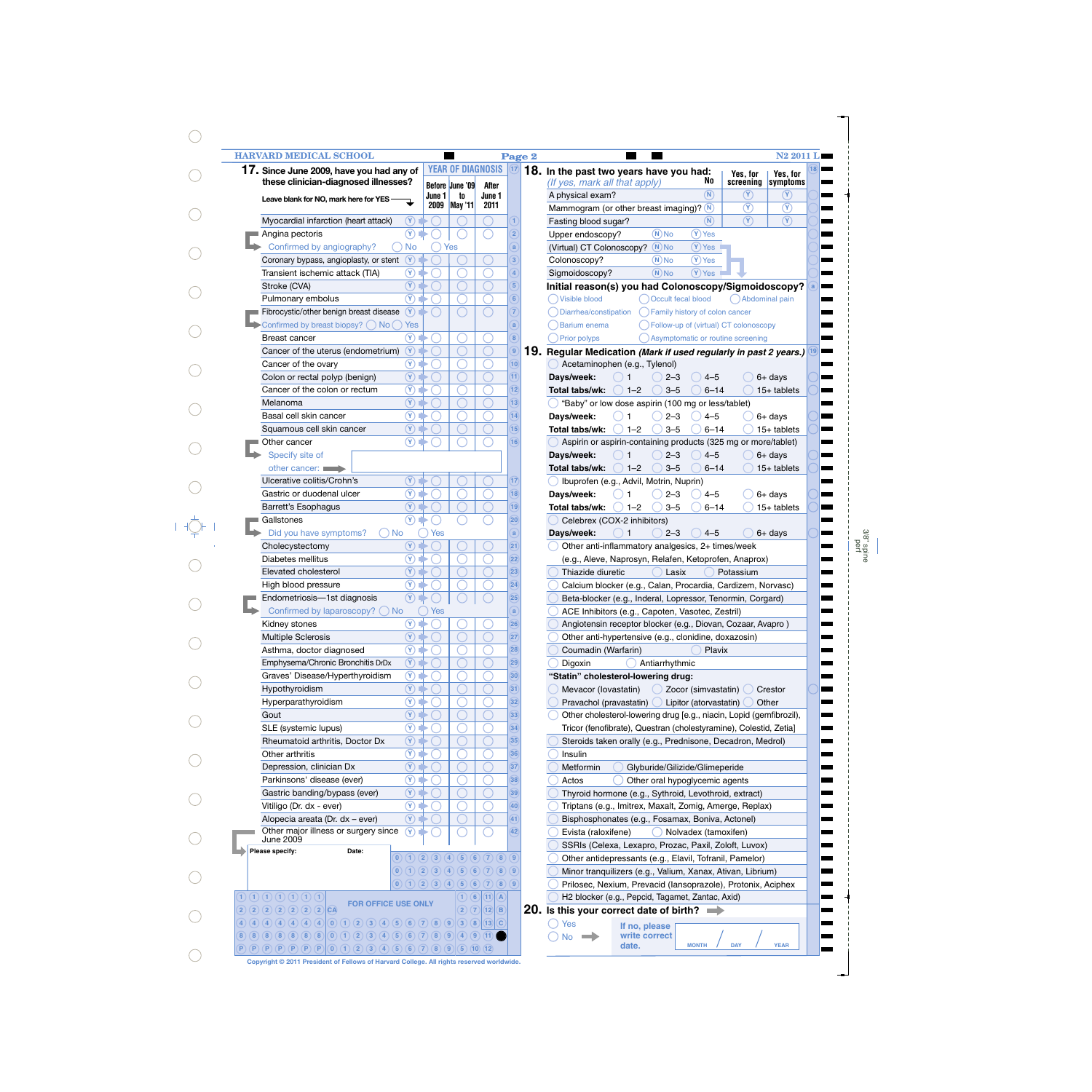|                                                                                                               |                                          | <b>HARVARD MEDICAL SCHOOL</b>                                                                                            |                                     |                    |                                                      | Page 3                                                                                                          |                       |                                     |                           |                                          |                 |                                                         |                          |                                       | <b>NURSES' HEALTH STUDY II</b>          |                   |
|---------------------------------------------------------------------------------------------------------------|------------------------------------------|--------------------------------------------------------------------------------------------------------------------------|-------------------------------------|--------------------|------------------------------------------------------|-----------------------------------------------------------------------------------------------------------------|-----------------------|-------------------------------------|---------------------------|------------------------------------------|-----------------|---------------------------------------------------------|--------------------------|---------------------------------------|-----------------------------------------|-------------------|
|                                                                                                               |                                          |                                                                                                                          |                                     |                    |                                                      | 21. Do you currently take multi-vitamins? (Please report <u>other individual</u> vitamins in the next section.) |                       |                                     |                           |                                          |                 |                                                         |                          |                                       |                                         |                   |
| <b>No</b>                                                                                                     |                                          | $\bigcirc$ Yes $\blacktriangleright$ a) How many do you take per week?                                                   |                                     |                    |                                                      | 2 or less                                                                                                       | $\bigcirc$ 3–5        |                                     | $()6 - 9$                 |                                          |                 | $\bigcirc$ 10 or more                                   |                          |                                       |                                         | a                 |
|                                                                                                               |                                          |                                                                                                                          |                                     |                    |                                                      | b) What specific brand (or equivalency) do you usually take?                                                    |                       |                                     |                           |                                          |                 |                                                         |                          |                                       |                                         |                   |
|                                                                                                               |                                          | C Centrum Silver                                                                                                         |                                     |                    | () Centrum                                           | Other $\blacksquare$                                                                                            |                       |                                     |                           |                                          |                 |                                                         |                          |                                       |                                         |                   |
|                                                                                                               |                                          | $( )$ Theragran M                                                                                                        |                                     |                    | One-A-Day Essential                                  |                                                                                                                 |                       |                                     |                           | e.g., I-Caps Lutein & Zeaxanthin formula |                 |                                                         |                          |                                       |                                         |                   |
|                                                                                                               |                                          |                                                                                                                          |                                     |                    |                                                      | Not counting multi-vitamins, do you take any of the following vitamin preparations?                             |                       |                                     |                           |                                          |                 |                                                         |                          |                                       |                                         |                   |
| a) Vitamin A                                                                                                  | ) No                                     |                                                                                                                          |                                     |                    | Dose per                                             | Less than                                                                                                       |                       | $( ) 10,000$ to                     |                           | $(16,000)$ to                            |                 |                                                         | 23,000 IU                |                                       | Don't                                   |                   |
|                                                                                                               |                                          | Yes, seasonal only                                                                                                       |                                     |                    |                                                      | 10,000 IU                                                                                                       |                       | 15,000 IU                           |                           | 22,000 IU                                |                 |                                                         |                          |                                       |                                         |                   |
|                                                                                                               |                                          | Yes, most months                                                                                                         |                                     | Yes.               | day:                                                 |                                                                                                                 |                       |                                     |                           |                                          |                 |                                                         | or more                  |                                       | know                                    | (P                |
| b) Potassium                                                                                                  | $)$ No                                   | $)$ Yes                                                                                                                  |                                     | If Yes,            | Dose per                                             | () Less than                                                                                                    | $3$ to                |                                     |                           | $\big)$ 10 to                            |                 |                                                         | $20$ mEq                 |                                       | Don't                                   |                   |
|                                                                                                               |                                          |                                                                                                                          |                                     |                    | day:                                                 | $2.5$ mEq (100 mg)                                                                                              |                       | 9 mEg                               |                           | 19 <sub>mEq</sub>                        |                 |                                                         | or more                  |                                       | know                                    |                   |
| c) Vitamin C                                                                                                  | ) No                                     | Yes, seasonal only                                                                                                       |                                     | f                  | Dose per                                             | Less than                                                                                                       |                       | $(400)$ to                          |                           | $750$ to                                 |                 |                                                         | 1300 mg                  |                                       | Don't                                   | C.                |
|                                                                                                               |                                          | Yes, most months                                                                                                         |                                     | Yes.               | day:                                                 | 400 mg                                                                                                          |                       | 700 mg                              |                           | 1250 mg                                  |                 |                                                         | or more                  |                                       | know                                    |                   |
| d) Vitamin $B_6$                                                                                              | ) No                                     | <b>Yes</b>                                                                                                               |                                     | If Yes,            | Dose per                                             | Less than                                                                                                       |                       | 50 to                               |                           | $) 100$ to                               |                 |                                                         | $()$ 150 mg              |                                       | Don't                                   | <b>B6</b>         |
|                                                                                                               |                                          |                                                                                                                          |                                     |                    | day:                                                 | 50 mg                                                                                                           |                       | 99 mg                               |                           | 149 mg                                   |                 |                                                         | or more                  |                                       | know                                    |                   |
| e) Vitamin E                                                                                                  | $\log$                                   | <b>Yes</b>                                                                                                               |                                     | If Yes,            | Dose per                                             | Less than                                                                                                       |                       | ) 100 to                            |                           | 300 to                                   |                 |                                                         | 600 IU                   |                                       | Don't                                   |                   |
|                                                                                                               |                                          |                                                                                                                          |                                     |                    | day:                                                 | 100 IU                                                                                                          |                       | <b>250 IU</b>                       |                           | 500 IU                                   |                 |                                                         | or more                  |                                       | know                                    |                   |
|                                                                                                               |                                          |                                                                                                                          |                                     | Type:              | ) Natural                                            | Regular (dl)                                                                                                    |                       | ) Unknown                           |                           |                                          |                 |                                                         |                          |                                       |                                         |                   |
| f) Calcium                                                                                                    | $\bigcirc$ No                            | <b>Yes</b>                                                                                                               |                                     | If Yes,            | Dose per day                                         | Less than                                                                                                       |                       | $\big)$ 600 to                      |                           | $\sqrt{901}$ to                          |                 |                                                         | 1501 mg                  |                                       | Don't                                   | <b>CA</b>         |
| (Include Calcium in Tums, etc.)                                                                               |                                          |                                                                                                                          |                                     |                    | (elemental calcium):                                 | 600 mg                                                                                                          |                       | 900 mg                              |                           | 1500 mg                                  |                 |                                                         | or more                  |                                       | know                                    |                   |
| g) Selenium                                                                                                   | ) No                                     | <b>Yes</b>                                                                                                               |                                     | If Yes,            | Dose per                                             | Less than                                                                                                       |                       | 80 to                               |                           | $\big)$ 140 to                           |                 |                                                         | <b>260 mcg</b>           |                                       | Don't                                   | ís.               |
|                                                                                                               |                                          |                                                                                                                          |                                     |                    | day:                                                 | 80 mca                                                                                                          |                       | <b>130 mcg</b>                      |                           | <b>250 mcg</b>                           |                 |                                                         | or more                  |                                       | know                                    |                   |
| h) Vitamin D                                                                                                  | $\Box$ No                                | ) Yes, seasonal only                                                                                                     |                                     | f                  | Dose per                                             | Less than                                                                                                       |                       | $000$ to                            |                           | $) 1000$ to                              |                 |                                                         | 2000 IU                  |                                       | Don't $\Box$                            |                   |
| calcium supplement or separately)                                                                             |                                          | Yes, most months                                                                                                         |                                     | Yes.               | day:                                                 | 600 IU                                                                                                          |                       | 900 IU                              |                           | <b>1900 IU</b>                           |                 |                                                         | or more                  |                                       | know                                    |                   |
| i) Zinc                                                                                                       | ○ No                                     | <b>Yes</b>                                                                                                               |                                     | If Yes, 7          | Dose per                                             | Less than                                                                                                       |                       | $31$ to                             |                           | $75$ to                                  |                 |                                                         | $101$ mg                 |                                       | Don't                                   |                   |
|                                                                                                               |                                          |                                                                                                                          |                                     |                    | day:                                                 | 31 <sub>mg</sub>                                                                                                |                       | 74 mg                               |                           | $100 \text{ mg}$                         |                 |                                                         | or more                  |                                       | know                                    |                   |
| 22. Are there other                                                                                           |                                          | Metamucil/Citrucel                                                                                                       |                                     |                    | Beta-carotene                                        | Chromium                                                                                                        |                       | <b>S</b> Folic Acid                 |                           |                                          |                 | Glucosamine/Chondroitin                                 |                          |                                       |                                         | $\overline{22}$   |
| supplements                                                                                                   |                                          | ○ Cod Liver Oil                                                                                                          |                                     |                    | Resveratrol                                          | <b>Vitamin Water</b>                                                                                            |                       | B-Complex                           |                           |                                          | $\bigcirc$ Iron |                                                         |                          | () Magnesium                          |                                         |                   |
| that you take on                                                                                              |                                          | ○ Fish Oil                                                                                                               |                                     | Melatonin          |                                                      |                                                                                                                 |                       |                                     |                           |                                          |                 |                                                         |                          |                                       |                                         |                   |
|                                                                                                               |                                          |                                                                                                                          |                                     |                    |                                                      | Coenzyme Q <sub>10</sub>                                                                                        |                       | ◯ Ginkgo Biloba                     |                           |                                          |                 |                                                         |                          |                                       |                                         |                   |
|                                                                                                               | a regular basis?                         | Flax Seed Oil                                                                                                            |                                     | ) Vitamin $B_{12}$ |                                                      | Niacin                                                                                                          |                       | $)$ Lycopene                        |                           | Other D                                  |                 |                                                         |                          |                                       |                                         |                   |
|                                                                                                               |                                          |                                                                                                                          |                                     |                    |                                                      | $\frac{1}{2}$ 1 tsp.                                                                                            |                       | $\bigcirc$ 3 tsp. $\bigcirc$ 4 tsp. |                           | 5 tsp.                                   |                 | More than 10?                                           |                          |                                       |                                         | 23                |
|                                                                                                               |                                          | 23. How many teaspoons of sugar do you add $\bigcirc$ Zero<br>to your beverages or food each day?                        |                                     |                    |                                                      | $\bigcirc$ 2 tsp.                                                                                               | $($ )                 |                                     |                           | 10 tsp.                                  |                 | Write number<br>here                                    |                          |                                       |                                         | $\left(24\right)$ |
|                                                                                                               |                                          |                                                                                                                          |                                     |                    | Specify cereal brand & type                          | $6$ tsp.<br>$\bigcirc$ 7 tsp.                                                                                   | 8 tsp.                | $\bigcirc$ 9 tsp.                   |                           |                                          |                 | $\left( 2\right)$<br>(0)(1)                             | $\mathbf{3}$             | $\left(5\right)$<br>$\left( 4\right)$ | tsp.<br>(6)<br>(7)(8)                   | $\left(9\right)$  |
|                                                                                                               |                                          | $\blacksquare$ 24. What brand and type of cold breakfast $\blacksquare\blacktriangleright$<br>cereal do you usually eat? |                                     |                    | (e.g., Kellogg's Raisin Bran)                        |                                                                                                                 |                       |                                     |                           |                                          |                 | (0)(1)(2)                                               | $\left( 3\right)$<br>(4) |                                       | (5)(6)(7)(8)                            | $\left(9\right)$  |
|                                                                                                               |                                          | Don't eat cold breakfast cereal.                                                                                         |                                     |                    |                                                      |                                                                                                                 |                       |                                     |                           |                                          |                 |                                                         |                          |                                       | (0)(1)(2)(3)(4)(5)(6)(7)(8)             | $\left(9\right)$  |
|                                                                                                               |                                          |                                                                                                                          |                                     |                    |                                                      |                                                                                                                 |                       |                                     |                           |                                          |                 | What specific brand & type of margarine                 |                          |                                       |                                         |                   |
| None                                                                                                          |                                          | Form? $\bigcirc$ Stick                                                                                                   | $\bigcap$ Tub                       |                    | Spray                                                | 25. What form of margarine or spread do you usually use (exclude pure butter?)<br>Squeeze (liquid)              |                       |                                     |                           |                                          |                 | (e.g., Shedd's Country Crock plus calcium and vitamins) |                          |                                       |                                         | F                 |
|                                                                                                               | Type?                                    | Reg                                                                                                                      | Light                               |                    | <b>Nonfat</b>                                        |                                                                                                                 |                       |                                     |                           |                                          |                 |                                                         |                          |                                       |                                         |                   |
|                                                                                                               |                                          |                                                                                                                          |                                     |                    |                                                      |                                                                                                                 |                       |                                     |                           |                                          |                 |                                                         |                          |                                       |                                         | B                 |
|                                                                                                               |                                          |                                                                                                                          |                                     |                    |                                                      | $\blacksquare$ 26. For each food listed, fill in the circle indicating how often <u>on average</u>              |                       |                                     |                           |                                          |                 |                                                         |                          |                                       |                                         |                   |
|                                                                                                               |                                          | you have used the amount specified during the past year.                                                                 |                                     |                    |                                                      |                                                                                                                 |                       |                                     |                           |                                          |                 | <b>AVERAGE USE LAST YEAR</b>                            |                          |                                       |                                         |                   |
| $(Ch)$ $(rb)$ $(cf)$ $sw$ $gn)$ $(t)$ $(k)$ $(w)$                                                             |                                          |                                                                                                                          |                                     | <b>DAIRY FOODS</b> |                                                      | Never, or less than<br>once per month                                                                           |                       | $1-3$ per<br>month                  | 1 per<br>week             | $2-4$ per $5-6$ per<br>week              | week            | $\overline{1}$                                          | $2 - 3$                  | $4 - 5$                               | $6+$<br>per day per day per day per day |                   |
|                                                                                                               |                                          |                                                                                                                          |                                     |                    | Skim milk                                            |                                                                                                                 |                       |                                     | $\left(\mathsf{w}\right)$ |                                          |                 | (D)                                                     |                          |                                       |                                         |                   |
|                                                                                                               |                                          |                                                                                                                          |                                     |                    | 1 or 2 % milk                                        |                                                                                                                 |                       |                                     | $\left(\mathbf{W}\right)$ |                                          |                 | (D)                                                     |                          |                                       |                                         |                   |
| s                                                                                                             | M                                        | Milk (8 oz. glass)                                                                                                       |                                     |                    | Whole milk                                           |                                                                                                                 |                       |                                     |                           |                                          |                 |                                                         |                          |                                       |                                         |                   |
| $\circ$                                                                                                       |                                          |                                                                                                                          |                                     |                    |                                                      |                                                                                                                 |                       |                                     | $\circledast$             |                                          |                 | $\circledcirc$                                          |                          |                                       |                                         |                   |
| $\boxed{0}$<br>$\left( \bullet \right)$<br>$\left( 0 \right)$                                                 | $  \mathbf{0}  \mathbf{0}  \mathbf{0}  $ |                                                                                                                          |                                     |                    | Soy milk                                             |                                                                                                                 |                       |                                     | $\circledR$               |                                          |                 | $\circledR$                                             |                          |                                       |                                         |                   |
| (1)(1)                                                                                                        | (1)(1)(1)                                |                                                                                                                          |                                     |                    | Cream, e.g., coffee, sour (exclude fat free) (1 Tbs) |                                                                                                                 |                       |                                     | $\circledast$             |                                          |                 | $\circledR$                                             |                          |                                       |                                         |                   |
| (2)(2)<br>(2)(2)                                                                                              | (2)(2)(2)                                |                                                                                                                          |                                     |                    | Non-dairy coffee whitener (exclude fat free) (1 Tbs) |                                                                                                                 |                       |                                     | $\circledR$               |                                          |                 | $\circledR$                                             |                          |                                       |                                         |                   |
| (3)(3)                                                                                                        | (3)(3)(3)(3)(3)                          |                                                                                                                          |                                     |                    |                                                      | Frozen yogurt, sherbet, sorbet or low-fat ice cream (1 c)                                                       |                       |                                     | $\circled{w}$             |                                          |                 | $\circledR$                                             |                          |                                       |                                         |                   |
| (4)(4)<br>$\left(4\right)\left(4\right)$                                                                      | ( 4)(4)(4)                               |                                                                                                                          | Regular ice cream (1 cup)           |                    |                                                      |                                                                                                                 |                       |                                     | $\circledR$               |                                          |                 | $\circledR$                                             |                          |                                       |                                         |                   |
| (5)(5)                                                                                                        | (5)(5)(5)(5)(5)                          |                                                                                                                          | Spreads added to                    |                    | <b>Pure Butter</b>                                   |                                                                                                                 |                       |                                     | $\circled{w}$             |                                          |                 | $\circledR$                                             |                          |                                       |                                         |                   |
| (6)(6)                                                                                                        | (6)(6)(6)(6)(6)                          | food or bread:<br>exclude use in                                                                                         |                                     |                    |                                                      | Margarine (e.g., Country Crock)                                                                                 | ∩                     |                                     | $\circledR$               |                                          |                 | $\circ$                                                 |                          |                                       |                                         |                   |
| (7)(7)<br>(7)(7)                                                                                              | (7)(7)(7)                                | cooking                                                                                                                  |                                     |                    |                                                      | 'Spreadable Butter"- butter/oil                                                                                 |                       |                                     |                           |                                          |                 |                                                         |                          |                                       |                                         |                   |
| (8)(8)<br>(8)(8)                                                                                              | 0(8)(8)(8)                               |                                                                                                                          |                                     |                    |                                                      | blend (e.g., Olivio Spread But.)                                                                                | $\hspace{0.15cm}\Box$ |                                     | $\circledast$             |                                          |                 | $\circledcirc$                                          |                          |                                       |                                         |                   |
|                                                                                                               |                                          | Yogurt                                                                                                                   | Plain                               |                    |                                                      |                                                                                                                 |                       |                                     | $\circledR$               |                                          |                 | $\circledR$                                             |                          |                                       |                                         |                   |
|                                                                                                               |                                          | $(4 - 6$ oz.)                                                                                                            |                                     |                    | Artificially sweetened (e.g., light peach)           |                                                                                                                 |                       |                                     | $\circled{w}$             |                                          |                 | $^{\circ}$                                              |                          |                                       |                                         |                   |
| $(0)$ $(1)$ $(2)$ $(3)$ $(4)$ $(5)$ $(9)$<br>1) (1) (1)<br>(9)(9)(9)(9)(9)(9)(9)                              |                                          |                                                                                                                          |                                     |                    | Sweetened (e.g., strawberry, vanilla)                |                                                                                                                 |                       |                                     | $\circledR$               |                                          |                 | $\circledR$                                             |                          |                                       |                                         |                   |
| $\widehat{A}$ ) $\widehat{A}$ ) $\widehat{A}$ ) $\widehat{A}$ ) $\widehat{A}$ ) $\widehat{A}$ ) $\widehat{A}$ |                                          |                                                                                                                          | Cottage or ricotta cheese (1/2 cup) |                    |                                                      |                                                                                                                 |                       |                                     | $\circledR$               |                                          |                 | $^{\circ}$                                              |                          |                                       |                                         |                   |
| $2)$ $2)$ $2)$ $2)$ $2)$ $2)$ $2)$                                                                            |                                          |                                                                                                                          | Cream cheese (1 oz.)                |                    |                                                      |                                                                                                                 |                       |                                     | $\circled{w}$             |                                          |                 | $\circ$                                                 |                          |                                       |                                         |                   |
| $\fbox{4)}$ (4) (4) (4) (4) (4) (4)                                                                           |                                          |                                                                                                                          |                                     |                    | as part of a dish (1 slice or 1 oz. serving)         | Other cheese, e.g., American, cheddar, etc., plain or                                                           |                       |                                     | $\left(\mathbf{W}\right)$ |                                          |                 | $\circ$                                                 |                          |                                       |                                         |                   |

 $\bigcirc$  $\bigcirc$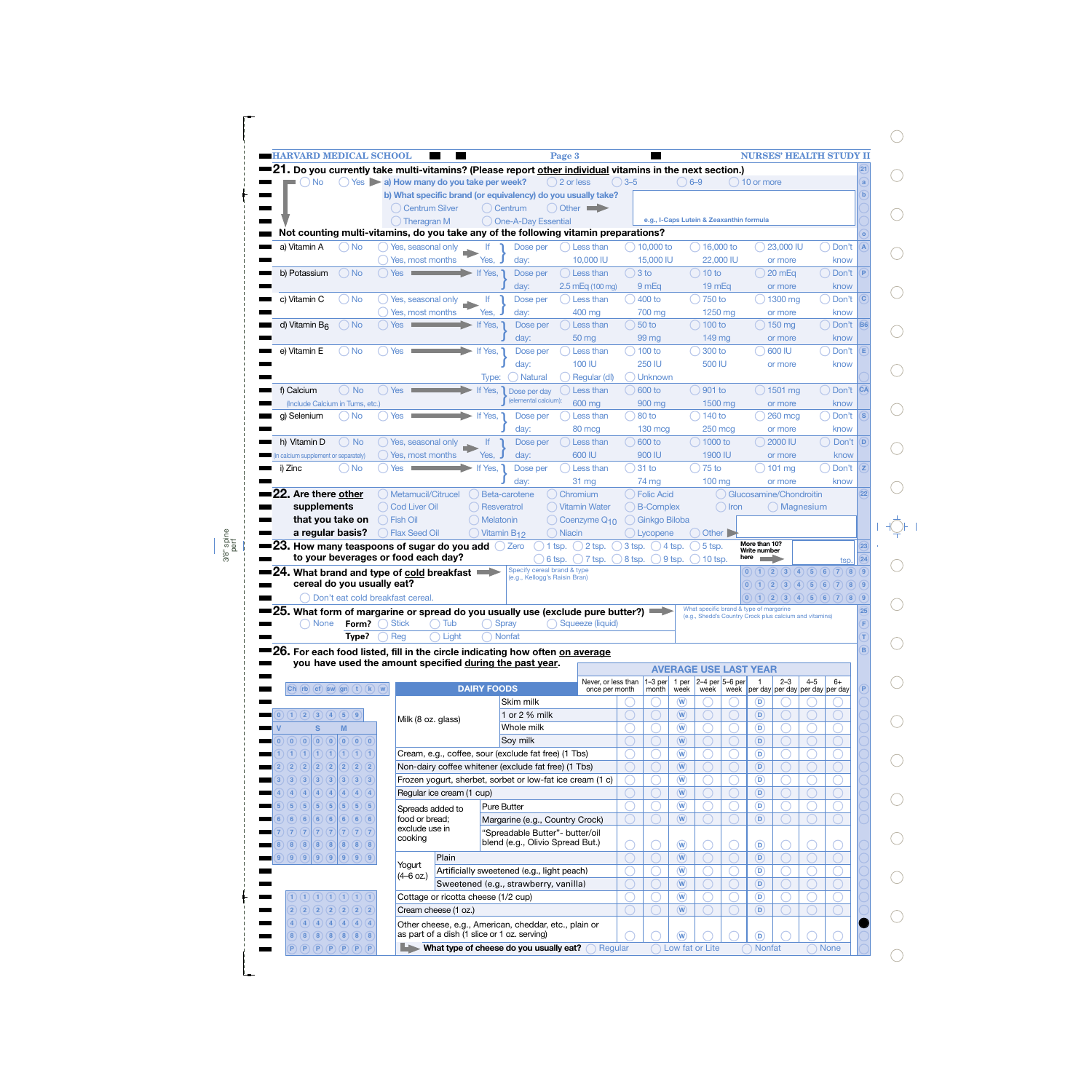**P**

**Read**  $\blacksquare$  $\blacksquare$  $\blacksquare$  $\blacksquare$  $\overline{\phantom{0}}$ - $\blacksquare$  $\blacksquare$  $\blacksquare$  $\blacksquare$ 

**P**

 $\blacksquare$  $\blacksquare$  $\overline{\phantom{0}}$ 

 $\overline{\phantom{0}}$ 

l wa  $\blacksquare$ 

 $\blacksquare$  $\blacksquare$  $\equiv$ 

 $\overline{\phantom{0}}$  $\blacksquare$  $\blacksquare$ 

 $\blacksquare$  $\blacksquare$  $\blacksquare$  $\overline{\phantom{0}}$  $\blacksquare$  $\blacksquare$ 

 $\blacksquare$  $\blacksquare$  $\blacksquare$ -

 $\overline{\phantom{a}}$ 

▬

œ ▬

**P**

#### **26.** *(continued)* **For each food listed, fill in the circle indicating how often on average you have used the amount specified during the past year.**

**Please try to average your seasonal use of foods over the entire year. For example, if a food such as cantaloupe is eaten 4 times a week during the approximate 3 months that it is in season, then the average use would be once per week.**

|                                                             |                                  | Never, or less than                   | $1-3$ per          | 1 per                     | $2-4$ per 5-6 per |                            | 1                         | $2 - 3$ | $4 - 5$                                      | $6+$ |
|-------------------------------------------------------------|----------------------------------|---------------------------------------|--------------------|---------------------------|-------------------|----------------------------|---------------------------|---------|----------------------------------------------|------|
| <b>FRUITS</b>                                               |                                  | once per month                        | month              | week                      | week              |                            |                           |         | week   per day   per day   per day   per day |      |
| Raisins (1 oz. or small pack) or grapes (1/2 cup)           |                                  |                                       |                    | $(\mathsf{W})$            |                   |                            | D                         |         |                                              |      |
| Prunes or dried plums (1/4 cup or 6 dried)                  |                                  |                                       |                    | (W)                       |                   |                            | D                         |         |                                              |      |
| Prune juice (small glass)                                   |                                  |                                       |                    | $(\mathsf{W})$            |                   |                            | D)                        |         |                                              |      |
| Bananas (1)                                                 |                                  |                                       |                    | (W)                       |                   |                            | D                         |         |                                              |      |
| Cantaloupe (1/4 melon)                                      |                                  |                                       |                    | $(\mathsf{W})$            |                   |                            | D)                        |         |                                              |      |
| Avocado (1/2 fruit or 1/2 cup)                              |                                  |                                       |                    | (W)                       |                   |                            | D                         |         |                                              |      |
| Fresh apples or pears (1)                                   |                                  |                                       |                    | $(\mathsf{W})$            |                   |                            | D)                        |         |                                              |      |
| Apple juice or cider (small glass)                          |                                  |                                       |                    | (W)                       |                   |                            | D                         |         |                                              |      |
| Oranges (1)                                                 |                                  |                                       |                    | $(\mathsf{W})$            |                   |                            | D)                        |         |                                              |      |
| Orange juice (small glass)                                  | Calcium or Vit. D fortified      |                                       |                    | (W)                       |                   |                            | D                         |         |                                              |      |
|                                                             | Regular (not calcium fortified)  |                                       |                    | $(\mathsf{W})$            |                   |                            | D)                        |         |                                              |      |
| Grapefruit (1/2) or grapefruit juice (small glass)          |                                  |                                       |                    | (W)                       |                   |                            | D                         |         |                                              |      |
| Other fruit juices (e.g., cranberry, grape) (small glass)   |                                  |                                       |                    | $(\mathsf{W})$            |                   |                            | D)                        |         |                                              |      |
| Strawberries, fresh, frozen or canned (1/2 cup)             |                                  |                                       |                    | (W)                       |                   |                            | D                         |         |                                              |      |
| Blueberries, fresh, frozen or canned (1/2 cup)              |                                  |                                       |                    | $(\mathsf{W})$            |                   |                            | D)                        |         |                                              |      |
| Peaches or plums (1 fresh or 1/2 cup canned)                |                                  |                                       |                    | (W)                       |                   |                            | D                         |         |                                              |      |
| Apricots (1 fresh, 1/2 cup canned or 5 dried)               |                                  |                                       |                    | $(\mathsf{W})$            |                   |                            | D)                        |         |                                              |      |
|                                                             |                                  | Never, or less than                   | $1-3$ per          | 1 per                     |                   | 2–4 per $5$ –6 per         | 1                         | $2 - 3$ | $4 - 5$                                      | $6+$ |
| <b>VEGETABLES</b>                                           |                                  | once per month                        | month              | week                      | week              | week                       |                           |         | per day per day per day per day              |      |
| Tomatoes (2 slices)                                         |                                  |                                       |                    | $(\mathbf{W})$            |                   |                            | D)                        |         |                                              |      |
| Tomato or V-8 juice (small glass)                           |                                  |                                       |                    | (W)                       |                   |                            | D)                        |         |                                              |      |
| Tomato sauce (1/2 cup) e.g., spaghetti sauce                |                                  |                                       |                    | $(\mathsf{W})$            |                   |                            | D)                        |         |                                              |      |
| Salsa, picante or taco sauce (1/4 cup)                      |                                  |                                       |                    | (W)                       |                   |                            | D                         |         |                                              |      |
| String beans (1/2 cup)                                      |                                  |                                       |                    | $(\mathsf{W})$            |                   |                            | D)                        |         |                                              |      |
| Beans or lentils, baked, dried (1/2 cup) or soup            |                                  |                                       |                    | (W)                       |                   |                            | (D)                       |         |                                              |      |
| Tofu, soy burger, soybeans, miso or other soy protein       |                                  |                                       |                    | $(\mathsf{W})$            |                   |                            | D)                        |         |                                              |      |
| Peas or lima beans (1/2 cup fresh, frz., canned) or soup    |                                  |                                       |                    | (W)                       |                   |                            | D)                        |         |                                              |      |
| Broccoli (1/2 cup)                                          |                                  |                                       |                    | $(\mathsf{W})$            |                   |                            | D)                        |         |                                              |      |
| Cauliflower (1/2 cup)                                       |                                  |                                       |                    | (W)                       |                   |                            | D)                        |         |                                              |      |
| Cabbage or coleslaw (1/2 cup)                               |                                  |                                       |                    | $(\mathsf{W})$            |                   |                            | D)                        |         |                                              |      |
| Brussels sprouts (1/2 cup)                                  |                                  |                                       |                    | (W)                       |                   |                            | D)                        |         |                                              |      |
| Carrots, raw (1/2 carrot or 2-4 sticks)                     |                                  |                                       |                    | $\left(\mathsf{W}\right)$ |                   |                            | D)                        |         |                                              |      |
| Carrots, cooked (1/2 cup) or carrot juice (2-3 oz.)         |                                  |                                       |                    | (W)                       |                   |                            | D)                        |         |                                              |      |
| Corn (1 ear or 1/2 cup frozen or canned)                    |                                  |                                       |                    | $\left(\mathsf{W}\right)$ |                   |                            | D)                        |         |                                              |      |
| Mixed or stir fry vegetables (1/2 cup) or soup              |                                  |                                       |                    | (W)                       |                   |                            | D)                        |         |                                              |      |
| Yams or sweet potatoes (1/2 cup)                            |                                  |                                       |                    | $\mathbf{w}$              |                   |                            | ď                         |         |                                              |      |
| Dark orange (winter) squash (1/2 cup)                       |                                  |                                       |                    | (W)                       |                   |                            | D)                        |         |                                              |      |
| Eggplant, zucchini or other summer squash (1/2 cup)         |                                  |                                       |                    | $\left(\mathbf{W}\right)$ |                   |                            | D)                        |         |                                              |      |
| Kale, mustard greens or chard (1/2 cup)                     |                                  |                                       |                    | $\widehat{(\mathsf{W})}$  |                   |                            | D)                        |         |                                              |      |
| Spinach, cooked (1/2 cup)                                   |                                  |                                       |                    | (W)                       |                   |                            | $\left(\mathsf{D}\right)$ |         |                                              |      |
| Spinach, raw as in salad (1 cup)                            |                                  |                                       |                    | (W)                       |                   |                            | D)                        |         |                                              |      |
| Iceberg or head lettuce (1 serving)                         |                                  |                                       |                    | (W)                       |                   |                            | $\left(\mathsf{D}\right)$ |         |                                              |      |
| Romaine or leaf lettuce (1 serving)                         |                                  |                                       |                    | (W)                       |                   |                            | D)                        |         |                                              |      |
| Celery (2-3 sticks)                                         |                                  |                                       |                    | (W)                       |                   |                            | D)                        |         |                                              |      |
| Peppers: green, yellow or red (2 rings or 1/4 small)        |                                  |                                       |                    | (W)                       |                   |                            | D)                        |         |                                              |      |
| Onions as a garnish or in salad (1 slice)                   |                                  |                                       |                    | $(\mathsf{W})$            |                   |                            | D)                        |         |                                              |      |
| Onions as a cooked vegetable or rings (1/2 cup) or soup     |                                  |                                       |                    | (W)                       |                   |                            | D)                        |         |                                              |      |
|                                                             |                                  |                                       |                    |                           |                   |                            |                           |         |                                              |      |
| EGGS, MEAT, ETC.                                            |                                  | Never, or less than<br>once per month | $1-3$ per<br>month | 1 per<br>week             | week              | 2–4 per $5$ –6 per<br>week | 1                         | $2 - 3$ | $4 - 5$<br>per day per day per day per day   | 6+   |
|                                                             | Omega-3 fortified including yolk |                                       |                    | (W)                       |                   |                            | D)                        |         |                                              |      |
| Eggs (1)<br>Regular eggs including yolk                     |                                  |                                       |                    | (W)                       |                   |                            | D)                        |         |                                              |      |
| Beef or pork hot dogs (1)                                   |                                  |                                       |                    | (W)                       |                   |                            | $\left(\mathsf{D}\right)$ |         |                                              |      |
| Chicken or turkey hot dogs or sausage (1)                   |                                  |                                       |                    | (W)                       |                   |                            | D)                        |         |                                              |      |
| Chicken/turkey sandwich or frozen dinner                    |                                  |                                       |                    | (W)                       |                   |                            | $\left(\mathsf{D}\right)$ |         |                                              |      |
| Other chicken or turkey, with skin (3 oz.)-including ground |                                  |                                       |                    | (W)                       |                   |                            | D)                        |         |                                              |      |
|                                                             |                                  |                                       |                    |                           |                   |                            |                           |         |                                              |      |
| Other chicken or turkey, without skin (3 oz.)               |                                  |                                       |                    | $(\mathsf{W})$            |                   |                            | (D)                       |         |                                              |      |
| Bacon (2 slices)                                            |                                  |                                       |                    | (W)                       |                   |                            | D)                        |         |                                              |      |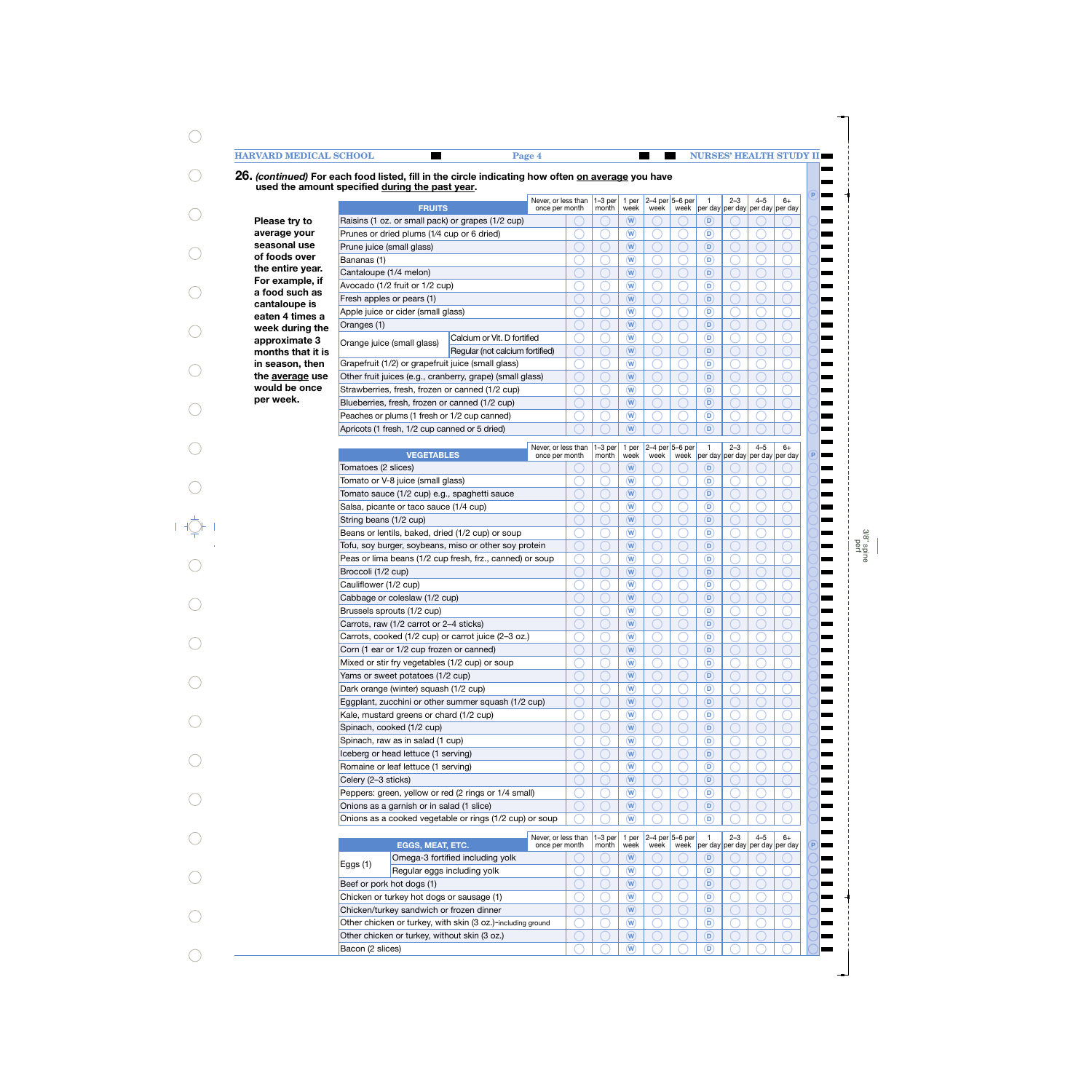| <b>EMBRICAL SCHOOL</b>                          |                       |                         |                                                    | 26. (continued) For each food listed, fill in the circle indicating how often on average you have         | Page 5                                |                                     |                                                       |      |                           |                                                |         |         | <b>NURSES' HEALTH STUDY II</b>               |              |
|-------------------------------------------------|-----------------------|-------------------------|----------------------------------------------------|-----------------------------------------------------------------------------------------------------------|---------------------------------------|-------------------------------------|-------------------------------------------------------|------|---------------------------|------------------------------------------------|---------|---------|----------------------------------------------|--------------|
| used the amount specified during the past year. |                       |                         |                                                    |                                                                                                           |                                       |                                     |                                                       |      |                           |                                                |         |         |                                              | $\mathbf{b}$ |
|                                                 |                       |                         |                                                    | <b>MEAT, FISH</b>                                                                                         | Never, or less than<br>once per month | $1-3$ per 1 per<br>month            | week                                                  | week | $2-4$ per $5-6$ per       |                                                | $2 - 3$ | $4 - 5$ | 6+<br>week per day per day per day per day   | $\mathbf{P}$ |
|                                                 |                       |                         |                                                    | Salami, bologna, or other processed meat sandwiches                                                       |                                       |                                     | $\left(\mathbf{W}\right)$                             |      |                           | $\mathbf \left( \mathbf D \right)$             |         |         |                                              |              |
|                                                 |                       |                         |                                                    | Other processed meats, e.g., sausage, kielbasa,                                                           |                                       |                                     |                                                       |      |                           |                                                |         |         |                                              |              |
|                                                 |                       |                         | etc. (2 oz. or 2 small links)                      |                                                                                                           |                                       | $\left(\widehat{\mathbf{W}}\right)$ |                                                       |      | $\circledcirc$            |                                                |         |         |                                              |              |
|                                                 |                       | Hamburger (1 patty)     |                                                    | Lean or extra lean                                                                                        |                                       |                                     | $\left(\widehat{\mathsf{W}}\right)$                   |      |                           | $\circledcirc$                                 |         |         |                                              |              |
|                                                 |                       |                         |                                                    | Regular                                                                                                   |                                       |                                     | $\circled{w}$                                         |      |                           | $\circledcirc$                                 |         |         |                                              |              |
|                                                 |                       |                         |                                                    | Beef, pork, or lamb as a sandwich or mixed dish,<br>e.g., stew, casserole, lasagna, frozen dinners, etc.  |                                       |                                     | $\widehat{(\mathsf{W})}$                              |      |                           | $\circledcirc$                                 |         |         |                                              |              |
|                                                 |                       |                         |                                                    | Pork as a main dish, e.g., ham or chops (4-6 oz.)                                                         |                                       |                                     | $\widehat{(\mathsf{W})}$                              |      |                           | $\circledcirc$                                 |         |         |                                              |              |
|                                                 |                       |                         |                                                    | Beef or lamb as a main dish, e.g., steak, roast (4-6 oz.)                                                 |                                       |                                     | $\left(\widehat{\mathsf{W}}\right)$                   |      |                           | $\circledR$                                    |         |         |                                              |              |
|                                                 |                       |                         | Canned tuna fish (3-4 oz.)                         |                                                                                                           |                                       |                                     | $\circled{w}$                                         |      |                           | $\circledcirc$                                 |         |         |                                              |              |
|                                                 |                       |                         |                                                    | Breaded fish cakes, pieces, or fish sticks                                                                |                                       |                                     |                                                       |      |                           |                                                |         |         |                                              |              |
|                                                 |                       |                         | (1 serving, store bought)                          |                                                                                                           |                                       |                                     | $\widehat{(\mathsf{W})}$                              |      |                           | $\circledR$                                    |         |         |                                              |              |
|                                                 |                       |                         |                                                    | Shrimp, lobster, scallops as a main dish                                                                  |                                       |                                     | $\circled{w}$                                         |      |                           | $\circledR$                                    |         |         |                                              |              |
|                                                 |                       |                         |                                                    | Dark meat fish, e.g., tuna steak, mackerel, salmon,                                                       |                                       |                                     |                                                       |      |                           |                                                |         |         |                                              |              |
|                                                 |                       |                         |                                                    | sardines, bluefish, swordfish (3-5 oz.)                                                                   |                                       |                                     | $\left(\widehat{\mathsf{W}}\right)$                   |      |                           | $\circ$                                        |         |         |                                              |              |
|                                                 |                       |                         |                                                    | Other fish, e.g., cod, haddock, halibut (3-5 oz.)                                                         |                                       |                                     | $\widehat{(\mathsf{W})}$                              |      |                           | $\circ$                                        |         |         |                                              |              |
|                                                 |                       |                         |                                                    |                                                                                                           | Never, or less than                   | $1-3$ per                           | 1 per                                                 |      | $2-4$ per 5-6 per         | $\mathbf{1}$                                   | $2 - 3$ | $4 - 5$ | 6+                                           |              |
|                                                 |                       |                         |                                                    | <b>BREADS, CEREALS, STARCHES</b>                                                                          | once per month                        | month                               | week                                                  | week |                           |                                                |         |         | week   per day   per day   per day   per day | P            |
|                                                 |                       |                         | Cold breakfast cereal (1 serving)                  | Cooked oatmeal/cooked oat bran (including instant) (1 cup)                                                |                                       |                                     | $(\mathsf{W})$<br>$\left(\widehat{\mathbf{W}}\right)$ |      |                           | D)<br>$\circ$                                  |         |         |                                              |              |
|                                                 |                       |                         |                                                    | Other cooked breakfast cereal (1 cup)                                                                     |                                       |                                     | $\widehat{(\mathsf{W})}$                              |      |                           | $\circ$                                        |         |         |                                              |              |
|                                                 |                       |                         |                                                    | White bread, including pita                                                                               |                                       |                                     | $\left(\widehat{\mathbf{W}}\right)$                   |      |                           | $\circledcirc$                                 |         |         |                                              |              |
|                                                 | Bread                 |                         | Rye/Pumpernickel                                   |                                                                                                           |                                       |                                     | $\left(\widehat{\mathsf{W}}\right)$                   |      |                           | $\circ$                                        |         |         |                                              |              |
|                                                 | $(1 \text{ slice})$   |                         |                                                    | Whole wheat, oatmeal, other whole grain                                                                   |                                       |                                     | $\widehat{(\mathsf{W})}$                              |      |                           | $\circledcirc$                                 |         |         |                                              |              |
|                                                 |                       | Crackers                |                                                    | Whole grain/whole wheat                                                                                   |                                       |                                     | $\left(\widehat{\mathsf{W}}\right)$                   |      |                           | $\circledcirc$                                 |         |         |                                              |              |
|                                                 | (6)                   |                         | Other crackers                                     |                                                                                                           |                                       |                                     | $\widehat{(\mathsf{W})}$                              |      |                           | $\circledcirc$                                 |         |         |                                              |              |
|                                                 |                       |                         | Bagels, English muffins, or rolls (1)              |                                                                                                           |                                       |                                     | $\left(\widehat{\mathsf{W}}\right)$                   |      |                           | $\circledR$                                    |         |         |                                              |              |
|                                                 |                       | Muffins or biscuits (1) |                                                    |                                                                                                           |                                       |                                     | $\circledR$                                           |      |                           | $\circledcirc$                                 |         |         |                                              |              |
|                                                 |                       |                         | Pancakes or waffles (2 small pieces)               |                                                                                                           |                                       |                                     | $\left(\widehat{\mathsf{W}}\right)$                   |      |                           | $\circledcirc$                                 |         |         |                                              |              |
|                                                 |                       | Brown rice (1 cup)      |                                                    |                                                                                                           |                                       |                                     | $\circledR$                                           |      |                           | $\circledcirc$                                 |         |         |                                              |              |
|                                                 |                       | White rice (1 cup)      |                                                    |                                                                                                           |                                       |                                     | $\circled{w}$                                         |      |                           | $\circledR$                                    |         |         |                                              |              |
|                                                 |                       |                         |                                                    | Pasta, e.g., spaghetti, noodles, couscous. etc. (1 cup)                                                   |                                       |                                     | $\overline{w}$                                        |      |                           | $\overline{\circ}$                             |         |         |                                              |              |
|                                                 |                       |                         | Tortillas: corn or flour (2)                       |                                                                                                           |                                       |                                     | $\widehat{w}$                                         |      |                           | $\widehat{\mathsf{D}}$                         |         |         |                                              |              |
|                                                 |                       |                         | French Fries (6 oz. or 1 serving)                  |                                                                                                           |                                       |                                     | $\circledast$                                         |      |                           | $\widehat{\mathsf{D}}$                         |         |         |                                              |              |
|                                                 |                       |                         |                                                    | Potatoes, baked, boiled (1) or mashed (1 cup)<br>Potato chips or corn/tortilla chips (small bag or 1 oz.) |                                       |                                     | $\circledR$<br>$\circledR$                            |      |                           | $\left( \mathsf{D}\right)$                     |         |         |                                              |              |
|                                                 |                       | Pizza (2 slices)        |                                                    |                                                                                                           |                                       |                                     | $\widehat{(\mathsf{W})}$                              |      |                           | $^\copyright$<br>$\circledcirc$                |         |         |                                              |              |
|                                                 |                       |                         |                                                    |                                                                                                           |                                       |                                     |                                                       |      |                           |                                                |         |         |                                              |              |
|                                                 |                       |                         |                                                    | <b>BEVERAGES</b>                                                                                          | Never, or less than<br>once per month | $1-3$ per<br>month                  | 1 per<br>week                                         | week | $2-4$ per 5-6 per<br>week | $\mathbf{1}$                                   | $2 - 3$ | $4 - 5$ | 6+<br>per day per day per day per day        |              |
| <b>CARBONATED</b>                               | Low-Calorie           |                         |                                                    | Low-calorie beverage with caffeine, e.g., Diet Coke                                                       |                                       |                                     | $(\mathsf{W})$                                        |      |                           | D)                                             |         |         |                                              |              |
| <b>BEVERAGES</b>                                | (sugar-free)<br>types |                         |                                                    | Other low-cal bev. without caffeine, e.g., Diet 7-Up                                                      |                                       |                                     | $\circled{w}$                                         |      |                           | $^\circ$                                       |         |         |                                              |              |
| Consider the<br>serving size as                 |                       |                         |                                                    | Carbonated beverage with caffeine & sugar,                                                                |                                       |                                     |                                                       |      |                           |                                                |         |         |                                              |              |
| 1 glass, bottle                                 | Regular<br>types (not |                         |                                                    | e.g., Coke, Pepsi, Mt. Dew, Dr. Pepper                                                                    |                                       |                                     | $\circled{w}$                                         |      |                           | $\circledR$                                    |         |         |                                              |              |
| or can for these<br>carbonated                  | sugar-free)           |                         |                                                    | Other carbonated beverage with sugar,                                                                     |                                       |                                     |                                                       |      |                           |                                                |         |         |                                              |              |
| beverages.                                      |                       |                         |                                                    | e.g., 7-Up, Root Beer, Ginger Ale, Caffeine-Free Coke                                                     |                                       |                                     | $\circledR$                                           |      |                           | $\circledcirc$                                 |         |         |                                              |              |
| OTHER BEVERAGES                                 |                       |                         |                                                    | Other sugared beverages: Punch, lemonade, sports                                                          |                                       |                                     |                                                       |      |                           |                                                |         |         |                                              |              |
|                                                 |                       |                         |                                                    | drinks, or sugared ice tea (1 glass, bottle, can)                                                         |                                       |                                     | $\circledast$                                         |      |                           | $\bigcirc$                                     |         |         |                                              |              |
|                                                 |                       |                         |                                                    | Beer, regular (1 glass, bottle, can)                                                                      |                                       |                                     | $\widehat{(\mathsf{W})}$                              |      |                           | $^{\textregistered}$                           |         |         |                                              |              |
|                                                 |                       |                         |                                                    | Light Beer, e.g., Bud Light (1 glass, bottle, can)                                                        |                                       |                                     | $\widehat{(\mathsf{W})}$<br>$\widehat{(\mathsf{W})}$  |      |                           | $\widehat{\mathsf{D}}$<br>$^{\textregistered}$ |         |         |                                              |              |
|                                                 |                       |                         | Red wine (5 oz. glass)<br>White wine (5 oz. glass) |                                                                                                           |                                       |                                     | $\circledR$                                           |      |                           | $\bigcirc$                                     |         |         |                                              |              |
|                                                 |                       |                         |                                                    | Liquor, e.g., vodka, gin, etc. (1 drink or shot)                                                          |                                       |                                     | $\widehat{(\mathsf{W})}$                              |      |                           | $^{\textregistered}$                           |         |         |                                              |              |
|                                                 |                       |                         |                                                    | Plain water: bottled, sparkling, or tap (8 oz. cup)                                                       |                                       |                                     | $\circledR$                                           |      |                           | $\bigcirc$                                     |         |         |                                              |              |
|                                                 |                       |                         |                                                    | Decaffeinated tea, exclude herbal (8 oz. cup)                                                             |                                       |                                     | $\widehat{(\mathsf{W})}$                              |      |                           | $^{\textregistered}$                           |         |         |                                              |              |
|                                                 |                       |                         |                                                    | Tea with caffeine (8 oz. cup), including green tea                                                        |                                       |                                     | $\circledR$                                           |      |                           | $\left( \mathsf{D}\right)$                     |         |         |                                              |              |
|                                                 |                       |                         |                                                    | Decaffeinated coffee (8 oz. cup)                                                                          |                                       |                                     | $\widehat{(\mathsf{W})}$                              |      |                           | $^{\textregistered}$                           |         |         |                                              |              |
|                                                 |                       |                         |                                                    |                                                                                                           |                                       |                                     |                                                       |      |                           |                                                |         |         |                                              |              |

3/8" spine perf